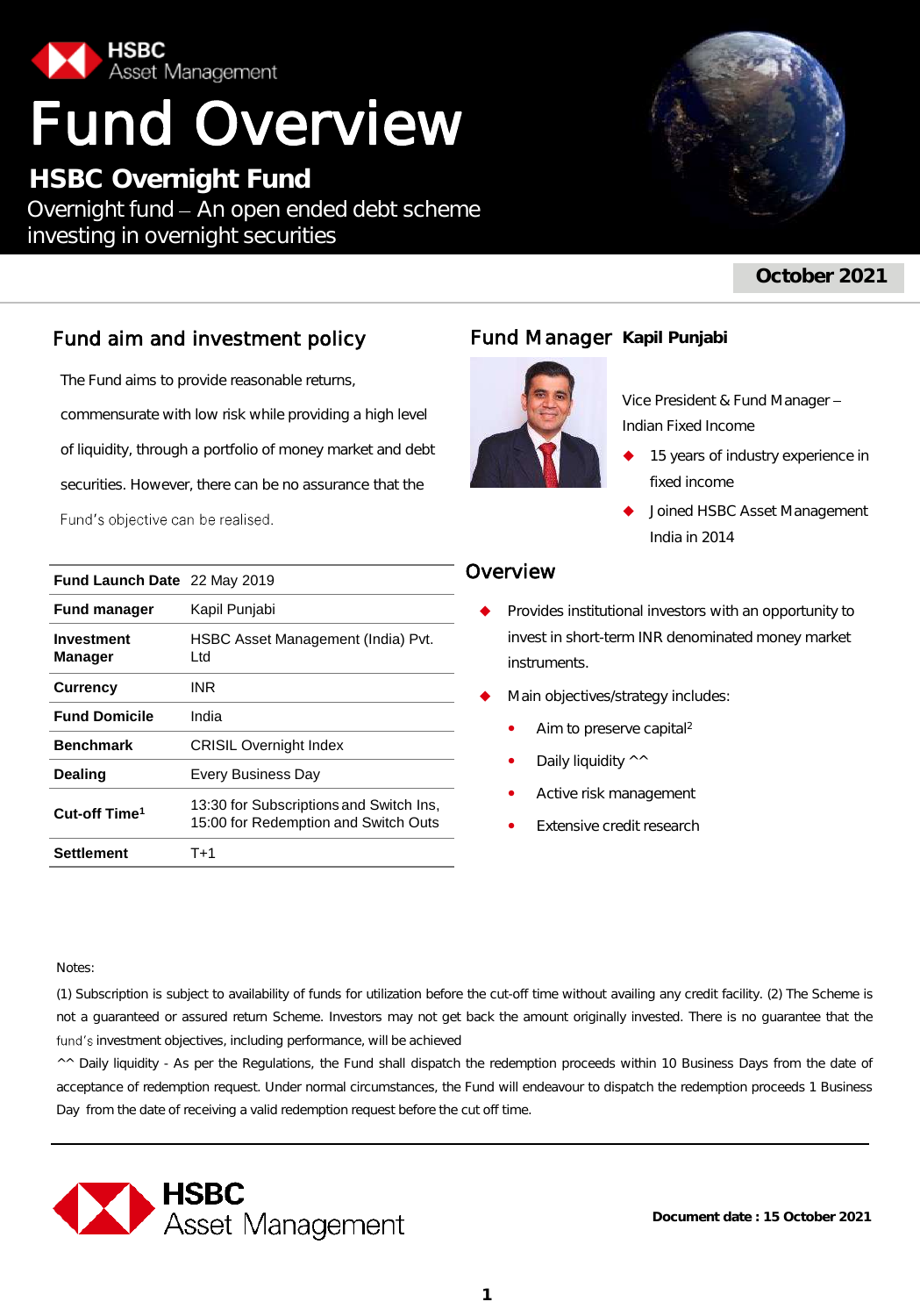# Portfolio characteristics

| Yield to Maturity <sup>1</sup> | 3.44%  |
|--------------------------------|--------|
| Current AUM (~INR m)           | 5987.9 |
| Current WAM <sup>2</sup>       | 1 day  |
| Maximum Maturity               | 1 day  |
| Maximum WAM <sup>3</sup>       | 1 day  |

# Fund Information

|                 | Features       |  |  |  |  |
|-----------------|----------------|--|--|--|--|
| Current NAV     | INR 1,089.5807 |  |  |  |  |
| Settlement Date | $T + 1^4$      |  |  |  |  |

| Fund Name              | Total Expense Ratio (TER)<br>(as of 30 September 2021) | Minimum Application<br>Amount (Rs) | Minimum Redemption/<br>Switch Account (Rs) |  |  |
|------------------------|--------------------------------------------------------|------------------------------------|--------------------------------------------|--|--|
| HOF                    | $0.26\%$ <sup>3</sup>                                  | 5.000                              | 1.000                                      |  |  |
| <b>HOF Direct Plan</b> | $0.11\%$ <sup>3</sup>                                  | 5.000                              | 1.000                                      |  |  |

HSBC Mutual Fund/HSBC Asset Management (India) Private Limited would update the current expense ratios (TER) on its website at least three working days prior to the effective date of the change. Details of such changes can be referred on the following link under the Daily TER section:<https://www.assetmanagement.hsbc.co.in/en/mutual-funds>

Source: HSBC Asset Management, data as of 30 September 2021

Notes:

- 1. YTM Based on investment amount
- 2. The Weighted Average Maturity (WAM) of the fund
- 3. TER is annualized and Includes GST on Investment Management fees
- 4. As per the local regulations, the fund shall dispatch the redemption proceeds within 10 business days from the date of acceptance of redemption request. Under normal circumstances, the Fund will endeavour to dispatch the redemption proceeds within 1 business day from the date of receiving redemption request.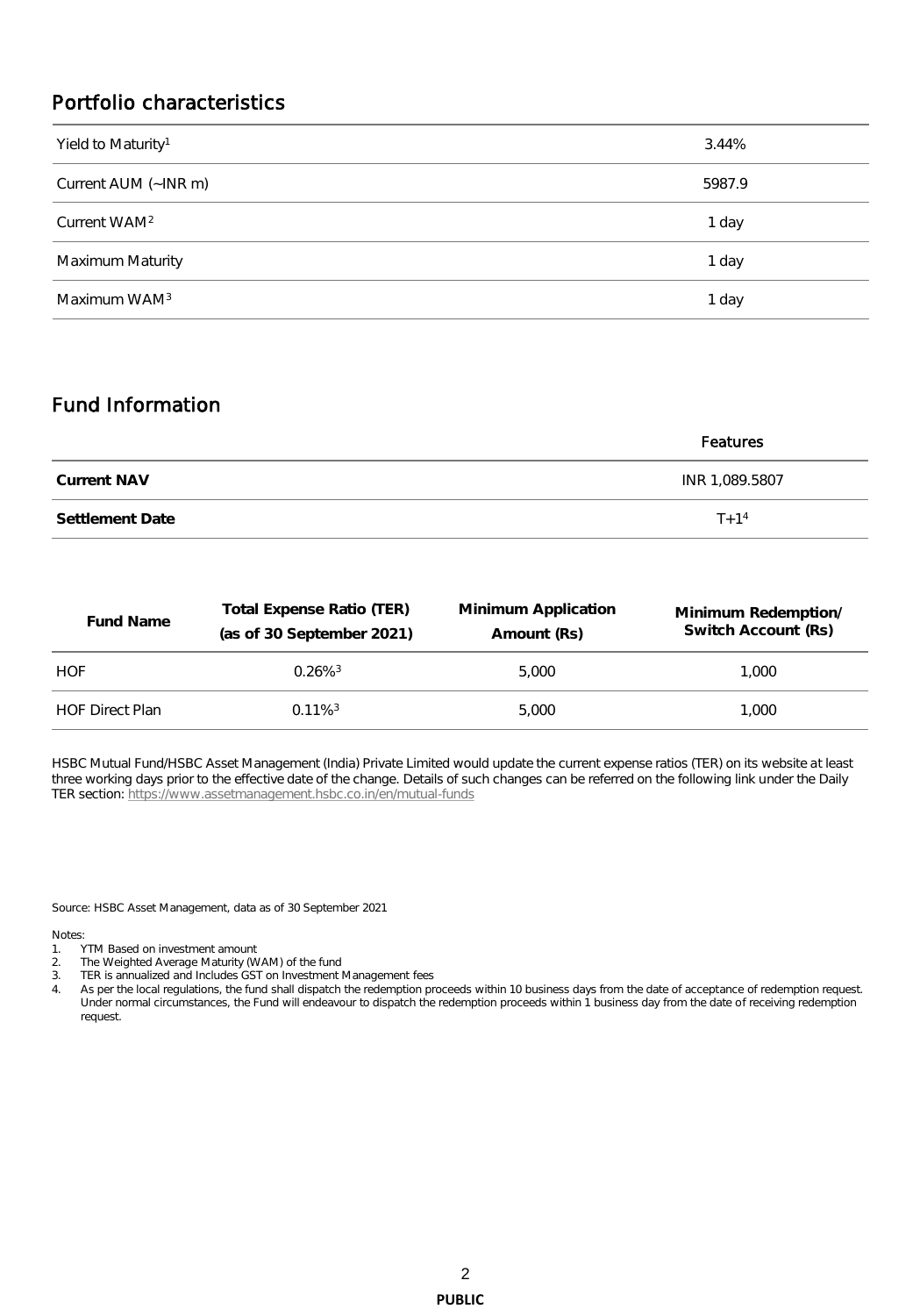# Portfolio Compositions<sup>1</sup>

Credit Quality Mix - local\* Instrument Mix **All and Strument Mix Credit rating agencies' short-term ratings** 



#### **Top 10 issuers/counterparties % NAV**

| $\sim$ $\sim$ $\sim$ $\sim$ $\sim$ |
|------------------------------------|
| 100.000%                           |
| 13.938%                            |
| 85.837%                            |
| 0.225%                             |
| 100.000%                           |
|                                    |

# Investment process and team

Our investment process is active, fundamental and value driven. It combines qualitative top-down analysis of macroeconomic and market dynamics, with structured bottom-up research into individual bond issuers and fixed income securities. While investment decisions are taken locally to ensure focus and accountability, our portfolio managers in India are able to access the expertise and experience of our investment professionals worldwide in order to gain a truly global perspective.

The Fund is managed in India by Kapil Punjabi, who has over 15 years of investment experience. The team in India benefits from the broader HSBC Asset Management Liquidity team which manages money market assets across multiple currencies globally.

Notes:

1. Subject to change without notice.

Source: HSBC Asset Management, All data as on 30 September 2021 except otherwise mentioned

The rating mentioned above refers to the local credit rating in India. The rating criteria and methodology used by Indian local rating agencies may be different from those adopted by most of the established international credit rating agencies. Therefore, the Indian local credit rating system may not provide an equivalent standard for comparison with securities rated by international credit rating agencies.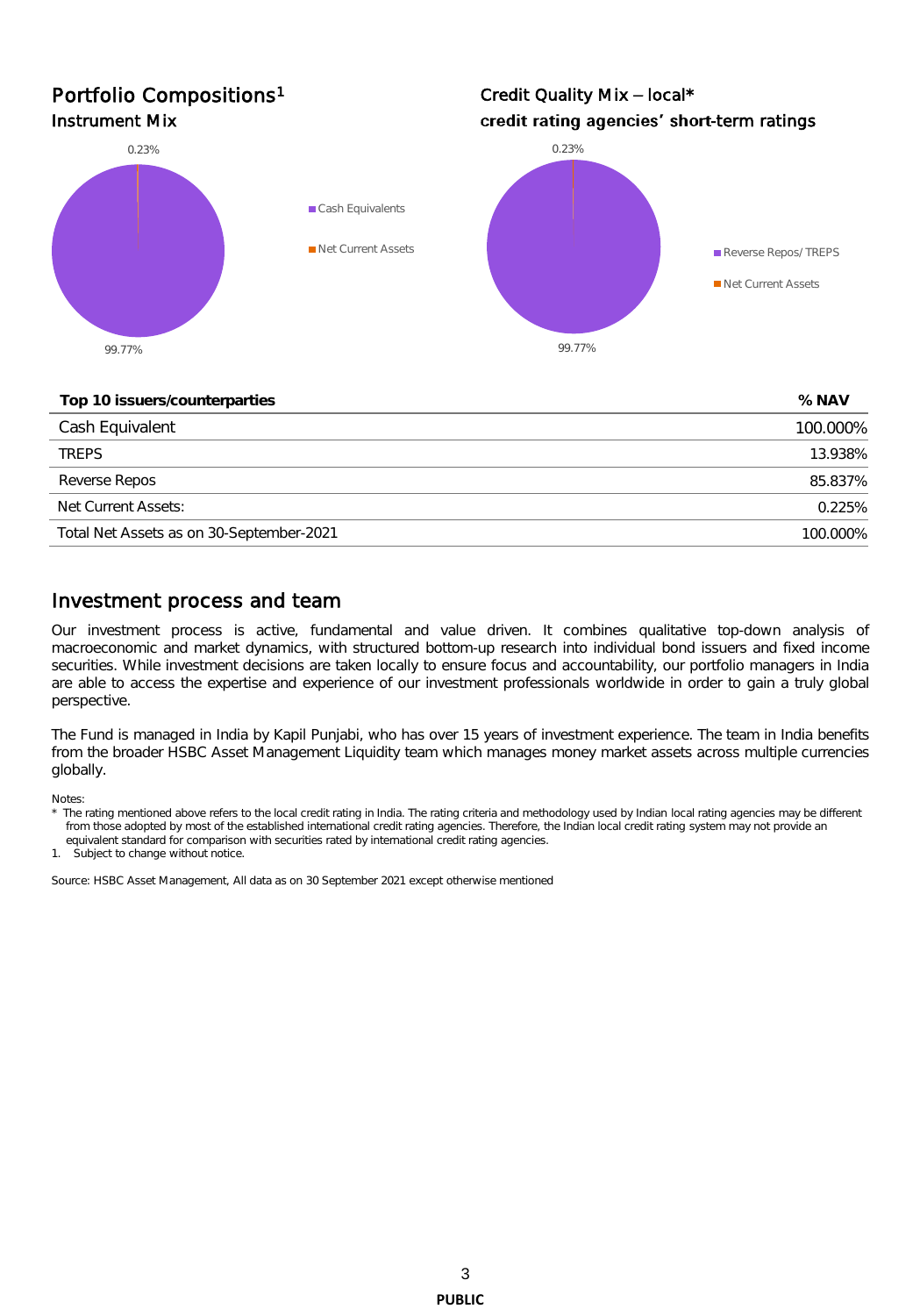| Lump sum investment performance                                                                              |                 |              |                 |                           |                 |              |                 |           |                   |                 |                 |                 |              |                 |                 |                         |                                        |
|--------------------------------------------------------------------------------------------------------------|-----------------|--------------|-----------------|---------------------------|-----------------|--------------|-----------------|-----------|-------------------|-----------------|-----------------|-----------------|--------------|-----------------|-----------------|-------------------------|----------------------------------------|
| Fund / Benchmark                                                                                             |                 | 1 Year       |                 |                           | 3 Years         |              |                 | 5 Years   |                   |                 | Since Inception |                 |              |                 |                 |                         |                                        |
| (Value of Rs 10,000 invested)                                                                                |                 |              |                 | Amount in Rs<br>Returns % |                 | Amount in Rs |                 |           | Returns %         | Amount in Rs    |                 | Returns %       | Amount in Rs |                 | Returns %       |                         |                                        |
| <b>HSBC Overnight Fund</b>                                                                                   |                 |              | 10,302          |                           | 3.02            | <b>NA</b>    |                 | <b>NA</b> |                   | <b>NA</b>       |                 | <b>NA</b>       | 10,894       | 3.69            |                 |                         |                                        |
| Scheme Benchmark (CRISIL Overnight Index)                                                                    |                 |              | 10,319          |                           | 3.19            | <b>NA</b>    |                 | <b>NA</b> |                   | <b>NA</b>       |                 | <b>NA</b>       | 10,935       |                 | 3.86            |                         | Inception I<br>22-May-                 |
| Additional Benchmark (CRISIL 1 Year T Bill<br>$Index)^*$                                                     |                 |              | 10,389          |                           | 3.89            | <b>NA</b>    |                 |           | <b>NA</b>         | <b>NA</b>       |                 | <b>NA</b>       | 11,368       |                 | 5.58            |                         |                                        |
| Additional Benchmark (Nifty 1D Rate Index)*                                                                  |                 |              | 10.319          |                           | 3.19            | <b>NA</b>    |                 |           | <b>NA</b>         | <b>NA</b>       |                 | <b>NA</b>       | 10.935       |                 | 3.86            |                         | Date:<br>/-19                          |
| Performance of other funds managed by the Fund Manager                                                       |                 |              |                 |                           |                 |              |                 |           |                   |                 |                 |                 |              |                 |                 |                         |                                        |
| Fund / Benchmark                                                                                             |                 | 7 Days       |                 | 15 Days                   |                 | 30 Days      |                 | 1 Year    |                   | 3 Years         |                 |                 | 5 Years      |                 | Since Inception |                         |                                        |
| (Value of Rs 10,000 invested)                                                                                | Amount<br>in Rs | Returns<br>% | Amount<br>In Rs | Returns<br>%              | Amount<br>in Rs | Returns<br>% | Amount<br>in Rs |           | Returns<br>$(\%)$ | Amount<br>in Rs | Returns<br>%    | Amount<br>in Rs | Returns<br>% | Amount<br>in Rs |                 | Returns<br>%            |                                        |
| HSBC Cash Fund <sup>1</sup>                                                                                  | 10,005          | 2.49         | 10,011          | 2.63                      | 10,023          | 2.85         | 10,316          |           | 3.16              | 11,571          | 4.98            | 13,233          | 5.76         | 20,710          |                 | 7.27                    |                                        |
| Scheme Benchmark (CRISIL<br>Liquid Fund Index)                                                               | 10,006          | 2.94         | 10,013          | 3.08                      | 10,027          | 3.25         | 10,359          |           | 3.59              | 11,701          | 5.37            | 13,384          | 6.00         | 20,796          |                 | 7.31                    | Inception Date:<br>04-Dec-02           |
| Additional Benchmark<br>(CRISIL1YearT-BillIndex)*                                                            | 9,993           | $-3.69$      | 9.997           | $-0.84$                   | 10.020          | 2.45         | 10,389          |           | 3.89              | 12,011          | 6.30            | 13,453          | 6.11         | 19.943          |                 | 6.88                    |                                        |
| Performance of other funds managed by the Fund Manager                                                       |                 |              |                 |                           |                 |              |                 |           |                   |                 |                 |                 |              |                 |                 |                         |                                        |
| <b>HSBC Ultra Short Duration Fund</b>                                                                        |                 |              |                 | 10,360<br>3.60            |                 |              | <b>NA</b>       |           | <b>NA</b>         | <b>NA</b>       |                 | <b>NA</b>       | 10,765       |                 |                 | 4.51                    |                                        |
| Scheme Benchmark (CRISIL Ultra Short Term Debt<br>Index)                                                     |                 |              | 10,436          | 4.36                      |                 | <b>NA</b>    |                 | <b>NA</b> | <b>NA</b>         |                 | <b>NA</b>       | 10,890          |              |                 | 5.23            | Inception<br>29-Jan-    |                                        |
| Additional Benchmark (NIFTY Ultra Short Duration<br>Debt Index)*                                             |                 |              | 10,399          | 3.99                      |                 | <b>NA</b>    |                 | <b>NA</b> | <b>NA</b>         |                 | ΝA              |                 | 10,813       |                 | 4.79            | Date:                   |                                        |
| Additional Benchmark (CRISIL 1 Year T-Bill Index)*                                                           |                 |              |                 | 10,389                    | 3.89            |              | <b>NA</b>       |           | <b>NA</b>         | <b>NA</b>       |                 | <b>NA</b>       |              | 10,838          |                 | 4.93                    |                                        |
| <b>HSBC Debt Fund</b>                                                                                        |                 |              | 10,423          |                           | 12,760          |              |                 | 8.44      | 13,214            |                 | 5.73            | 35,344          |              | 6.94            |                 |                         |                                        |
| Scheme Benchmark (CRISIL Composite Bond Fund<br>Index)                                                       |                 |              | 10,583          | 5.83                      | 13,403          |              |                 | 10.23     | 14,542            |                 | 7.77            | 36,376          |              | 7.10            |                 |                         |                                        |
| Additional Benchmark (CRISIL 10 year Gilt Index) *                                                           |                 |              | 10,388          |                           | 13,020          |              |                 | 9.17      | 13,491            |                 | 6.17            | 31,167          |              | 6.23            |                 | ğ                       |                                        |
| HSBC Low Duration Fund <sup>2</sup>                                                                          |                 |              | 10,367          |                           | 10,524          |              |                 | 1.72      | 11,862            |                 | 3.47            |                 | 16,485       | 5.71            |                 |                         |                                        |
| Scheme Benchmark (CRISIL Low Duration Debt Index)                                                            |                 |              | 10,480          | 4.80                      | 12,335          |              |                 | 7.25      | 14,127            |                 | 7.15            | 20,143          | 8.09         |                 |                 | incept<br>Jabat<br>John |                                        |
| Additional Benchmark (CRISIL 1 Year T-Bill Index) *                                                          |                 |              |                 | 10,389                    | 3.89            | 12,011       |                 |           | 6.30              | 13,453          |                 | 6.11            | 17,998       | 6.75            |                 |                         | ion                                    |
| <b>HSBC Regular Savings Fund</b>                                                                             |                 |              | 11,574          |                           | 15.74           | 13,342       |                 |           | 10.06             | 14,207          |                 | 7.27<br>46,063  |              | 9.06            |                 |                         |                                        |
| Scheme Benchmark (CRISIL Hybrid 85+15 -<br>Conservative Index)                                               |                 |              | 11,298          |                           | 12.98           |              | 14,061          |           | 12.00             | 15,668          |                 | 9.39            | 43,116       | 8.65            |                 |                         | Incept<br>Date                         |
| Additional Benchmark (CRISIL 10 Year Gilt Index) *                                                           |                 |              |                 | 10,388                    | 3.88            | 13,020       |                 |           | 9.17              | 13,491          |                 | 6.17            | 27,125       |                 |                 | 5.83                    |                                        |
| HSBC Equity Hybrid Fund                                                                                      |                 |              | 14,029          | 40.29                     |                 | <b>NA</b>    |                 | <b>NA</b> | <b>NA</b>         |                 | <b>NA</b>       | 15,855          |              | 16.96           |                 |                         |                                        |
| Scheme Benchmark (Composite index of CRISIL<br>Composite Bond Fund Index (30%) and S&P BSE 200<br>TRI (70%)) |                 |              | 14,918          | 49.18                     |                 | ΝA           |                 | <b>NA</b> | <b>NA</b>         |                 | ΝA              |                 | 17,181       |                 |                 | 20.19                   | incept<br>Danis<br>Danis<br>ିତ<br>tion |
| Additional Benchmark (Nifty 50 TRI) *                                                                        |                 |              |                 | 15,854                    | 58.54           |              | <b>NA</b>       |           | <b>NA</b>         | <b>NA</b>       |                 | <b>NA</b>       | 17,813       |                 | 21.68           |                         | ಹ.                                     |
| 6 Months<br>Fund / Benchmark<br>(Value of Rs10,000 invested)                                                 |                 |              |                 |                           |                 |              | Since Inception |           |                   |                 |                 |                 |              |                 |                 |                         |                                        |

| Fund / Benchmark                       |              | 6 Months  | Since Inception |           |  |  |
|----------------------------------------|--------------|-----------|-----------------|-----------|--|--|
| (Value of Rs10,000 invested)           | Amount in Rs | Returns % | Amount in Rs    | Returns % |  |  |
| HSBC Global Equity Climate Change Fund | 10.255       |           | 10.313          | 6.04      |  |  |
| Scheme Benchmark (MSCI AC World TRI)   | 10.756       | 15.64     | 10.865          | 17.08     |  |  |
| Additional Benchmark (Nifty 50 TRI)    | 11.902       | 41.52     | 11.887          | 38.90     |  |  |

Past performance may or may not be sustained in the future. Refer note below**. HSBC Overnight Fund** - Fund Manager - Funds Managed by Kapil Punjabi (Total Schemes Managed 8) - Effective (22 May 2019), **HSBC Cash Fund -** Fund Manager - Funds Managed by Kapil Punjabi (Total Schemes Managed 8) - Effective (14 March 2014), HSBC Ultra Short Duration Fund - Fund Manager - Funds Managed by Kapil Punjabi (Total Schemes Managed 8) - Effective (29 January 2020), HSBC Debt Fund -<br>Fund Manager - Funds Managed by Kapil Punjabi (Total Schemes Managed Managed by Kapil Punjabi (Total Schemes Managed 8) - Effective (18 October 2014), **HSBC Regular Savings Fund -** Fund Manager - Funds Managed by Kapil Punjabi (For Debt Portion) (Total Schemes Managed 8) - Effective (18 February 2019), Fund Manager - Funds Managed by Gautam Bhupal (For Equity portion) (Total Schemes<br>Managed 7) - Effective (23 July 2019), HSBC Equity Hybrid Fund Effective (22 October 2018), Fund Manager - Funds Managed by Ranjithgopal K A (For Equity) Total Schemes Managed - 1 - Effective (23 July 2019), Fund Manager Funds Managed by Kapil Punjabi (For Debt) Total Schemes Managed 8 - Effective (18 February 2019), **HSBC Global Equity Climate Change Fund -** Funds Managed by Kapil Punjabi (Total Schemes Managed 8) - Effective (22 March 2021), Funds Managed by B. Aswin Kumar (For Overseas Investments) (Total Schemes Managed 4) Effective (07 October 2021)

#### Past performance may or may not be sustained in the future. Refer note below. Data as on 30 Sep '21

Pursuant to the circular issued by SEBI on 'Categorization and Rationalization of the Schemes, there has been change in the fundamental attribute(s) of the aforesaid scheme(s) effective Mar 14, 2018.

\*Additional benchmark as per SEBI circular no. SEBI/HO/IMD/DF2/CIR/P/2021/024 dated March 04, 2021

<sup>1</sup> Pursuant to SEBI circular dated Sept 13, 2012, certain Plans / Options within the schemes have been discontinued to comply with a single plan structure. Since there was no continuous NAV history available for the surviving Plan prior to 19 May 2011, returns since the said date have been considered for calculating performance. The inception date of HSBC Cash Fund however is 4 December 2002.

<sup>2</sup> Pursuant to SEBI circular dated Sept 13, 2012, certain Plans / Options within the schemes have been discontinued to comply with a single plan structure. Since there was no continuous NAV history available for the surviving Plan prior to 1 October 2012, returns since the said date have been considered for calculating performance. The inception date of HSBC Low Duration Fund however is 17 October 2006.

4 The performance details provided herein are of other than Direct Plan - Growth Option. Returns on Rs 10,000 are point-to-point returns for the specific time period, invested at the start of the period. Returns for less than 1 year is Simple Annualised. The returns for the respective periods are provided as on last available NAV of September 2021 for the respective Schemes. Returns 1 year and Above are Compounded Annualised. Load is not taken into consideration for computation of performance. Different plans shall have a different expense structure. The expenses of the Direct Plan under the Scheme will be lower to the extent of the distribution expenses / commission charged to the Other than Direct Plan. The performance data of the scheme(s) managed by the respective Fund Manager which has/have not completed 6 month is not provided. The varying maturities of the close ended schemes, the performance of close-ended schemes is not provided as it is strictly not comparable with that of open ended schemes.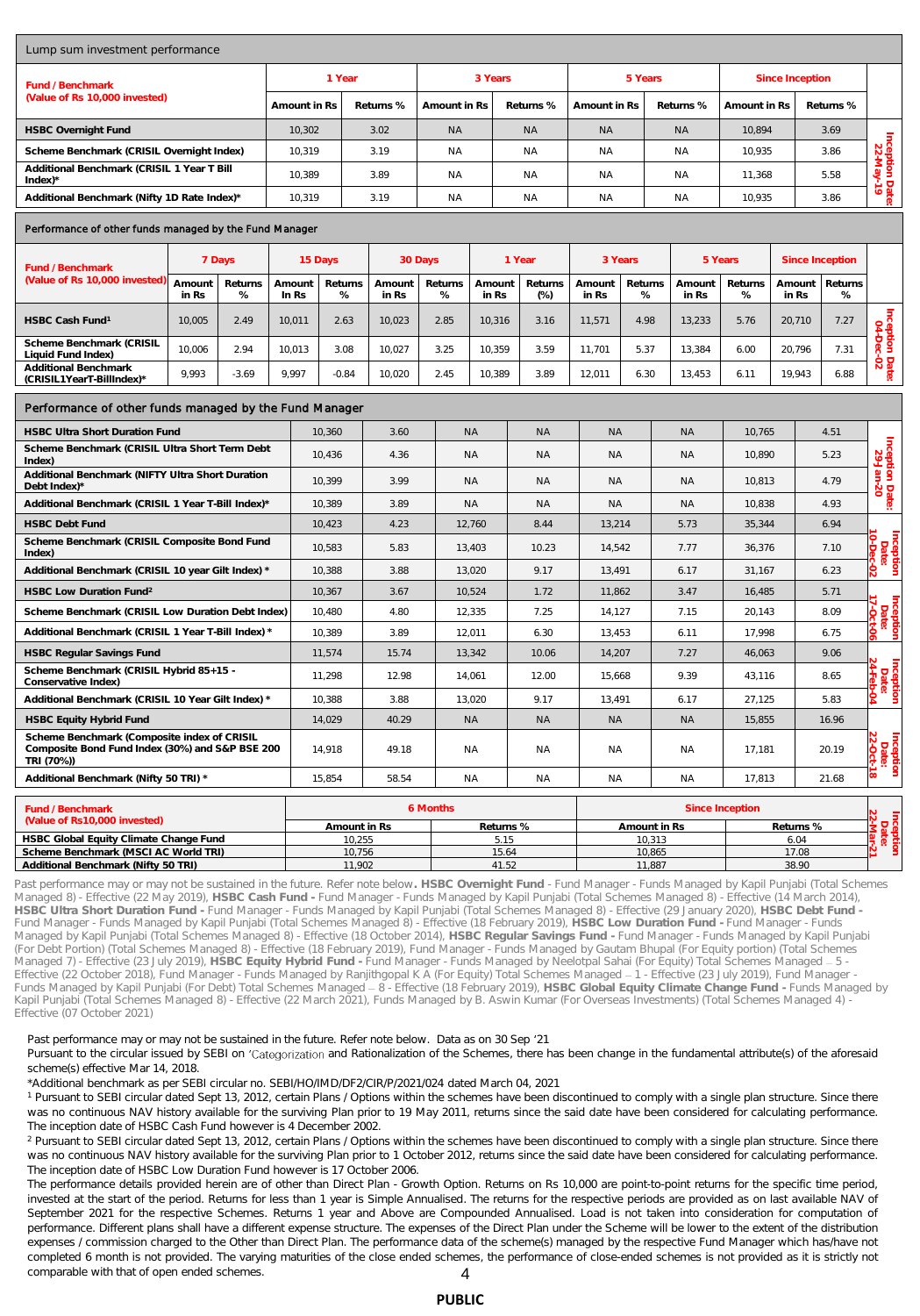# Key risks

**The value of investments and any income from them can go down as well as up and investors may not get back the amount originally invested.** 

- **Credit Risk**: Credit risk or default risk refers to the risk that an issuer of a fixed income security may default (i.e. will be unable to make timely principal and interest payments on the security).
- **Price-Risk or Interest Rate Risk**: As with all debt securities, changes in interest rates may affect the NAV of the Scheme(s) as the prices of securities increase as interest rates decline and decrease as interest rates rise.
- **Liquidity or Marketability Risk**: This refers to the ease with which a security can be sold at or near to its valuation yieldto-maturity (YTM). The primary measure of liquidity risk is the spread between the bid price and the offer price quoted by a dealer.
- **Reinvestment Risk**: This risk refers to the interest rate levels at which cash flows received from the securities in the Scheme(s) are reinvested. The additional income from reinvestment is the "interest on interest" component

For more risk factors check the KIM or visit [https://www.assetmanagement.hsbc.co.in/en/mutual-funds/investor-resources#](https://www.assetmanagement.hsbc.co.in/en/mutual-funds/investor-resources)



Please refer to the page number 9 of the scheme Offer Document on which the concept of Macaulay's Duration has been explained<br>5

**PUBLIC**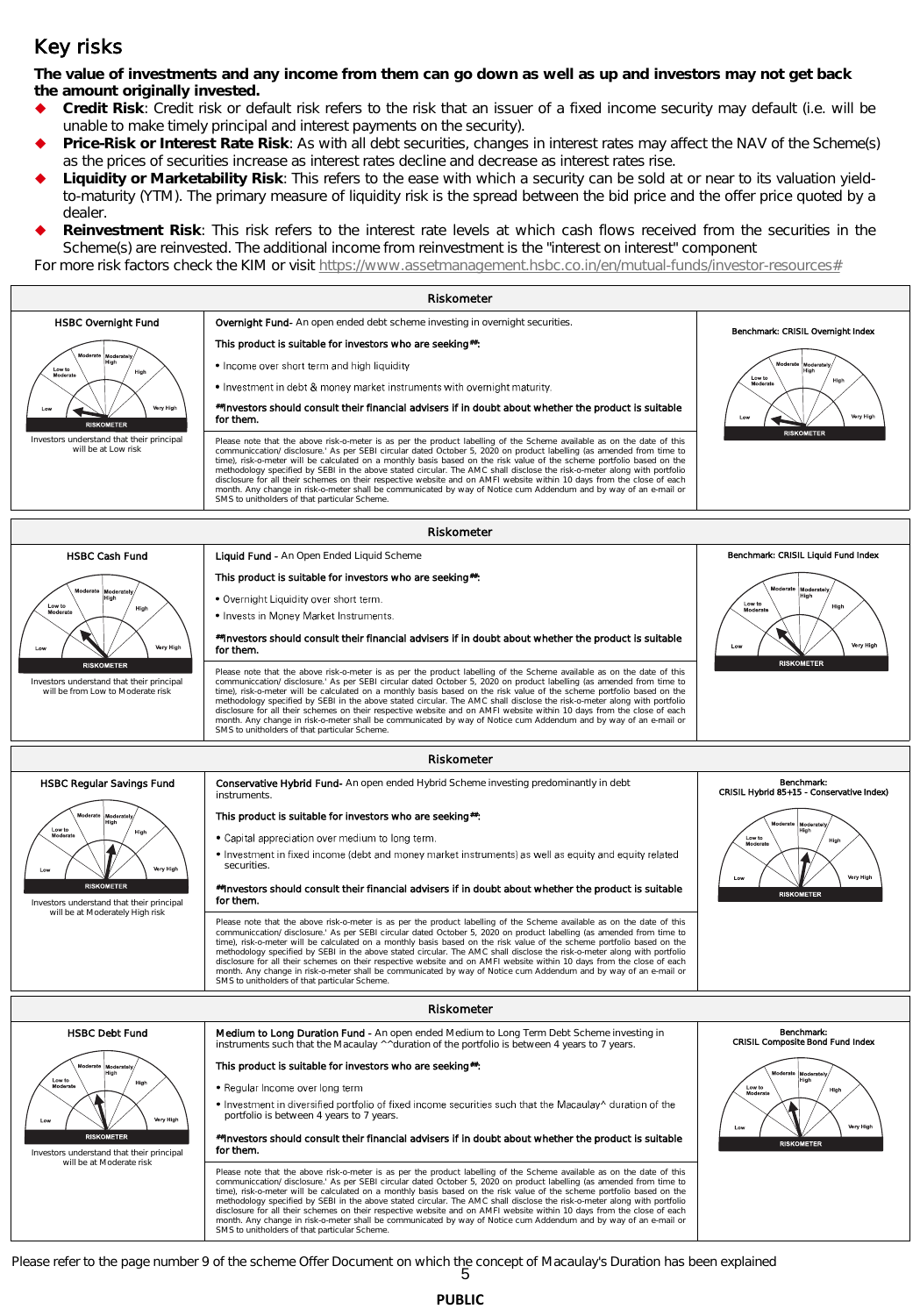

.<br>DMETER Investors understand that their principal will be at Very High risk

##Investors should consult their financial advisers if in doubt about whether the product is suitable for them.

Please note that the above risk-o-meter is as per the product labelling of the Scheme available as on the date of this<br>communiccation/ disclosure.' As per SEBI circular dated October 5, 2020 on product labelling (as amende time), risk-o-meter will be calculated on a monthly basis based on the risk value of the scheme portfolio based on the<br>methodology specified by SEBI in the above stated circular. The AMC shall disclose the risk-o-meter alo

6 Please refer to the page number 9 of the scheme Offer Document on which the concept of Macaulay's Duration has been explained